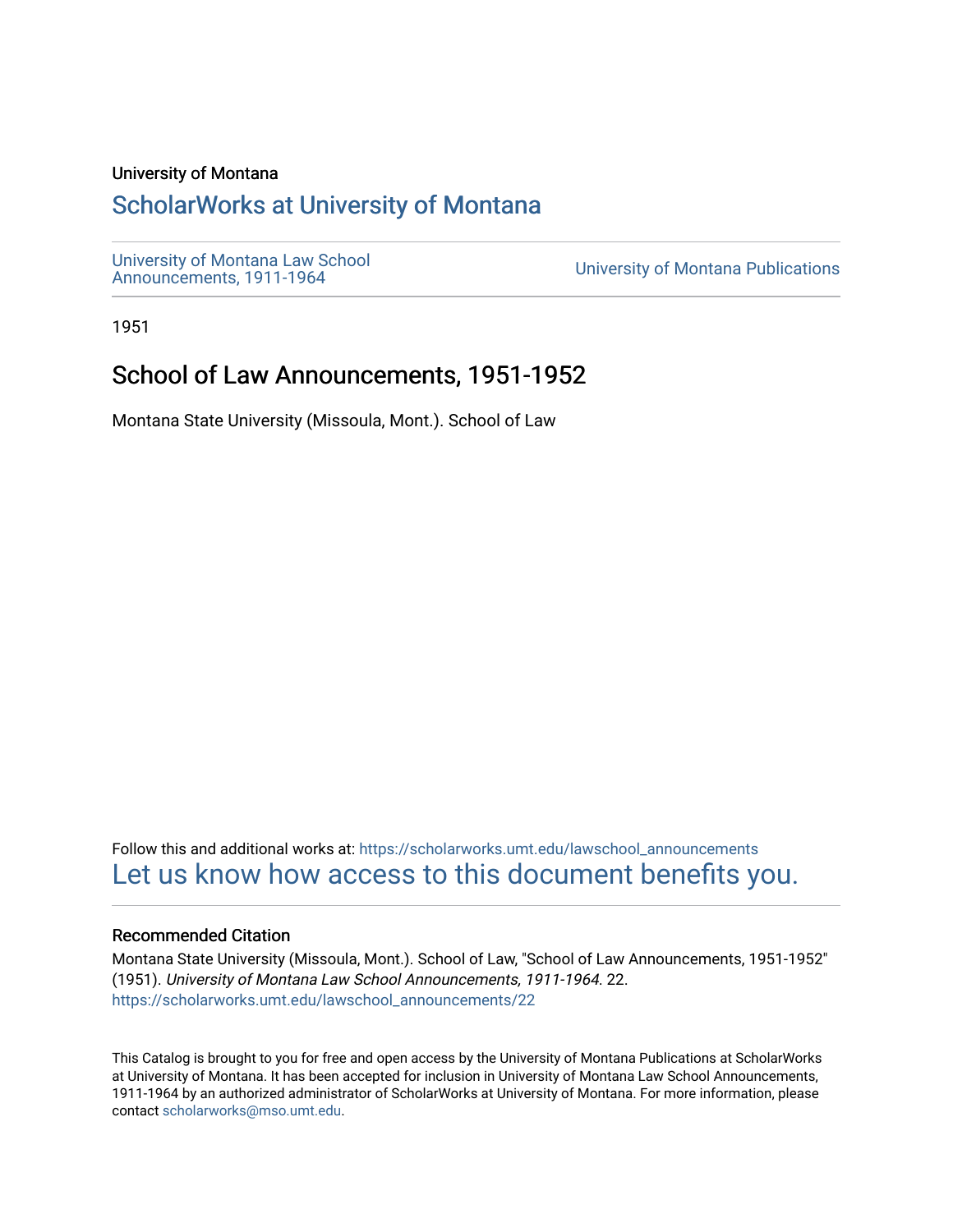$1957 - 52$ 

LAW SCHOOL - ANNOUNCEMENT **ARCHIVES** 

School of Law

**Montana State University fTlissoula, Montana**



**Announcements 1951-52**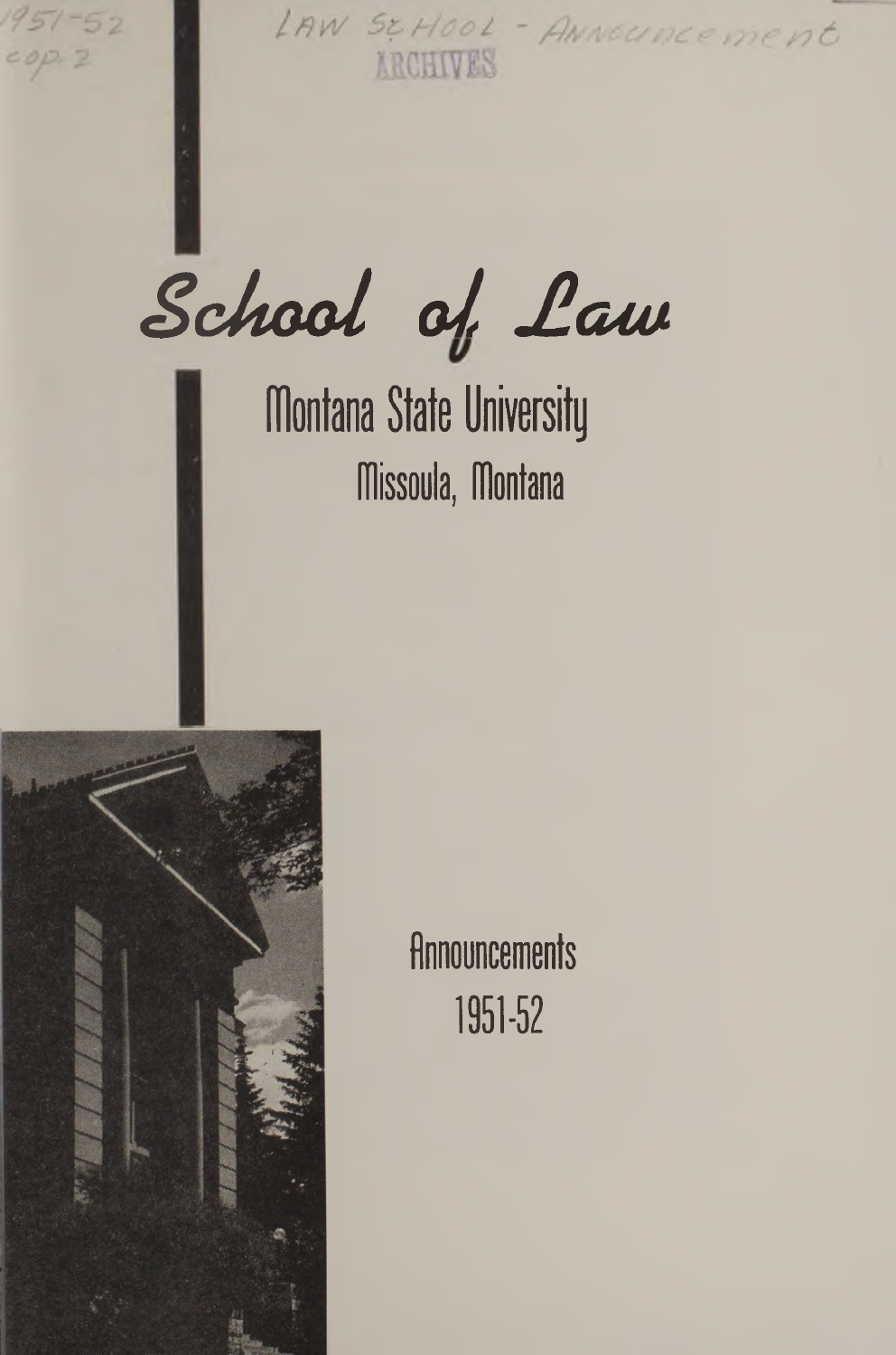## **MONTANA STATE UNIVERSITY CALENDAR**

## **1951-52**

## **1951**

### **SUMMER SESSION**

### **AUTUMN QUARTER**

| September 23-29, Sunday through Saturday | Orientation Week and Registration |
|------------------------------------------|-----------------------------------|
|                                          | Registration of Former Students   |
|                                          |                                   |
|                                          |                                   |
|                                          |                                   |
|                                          |                                   |

#### **1952**

#### **WINTER QUARTER**

| January 7. MondayRegistration and Orientation of New Students: Instruction Begins |  |
|-----------------------------------------------------------------------------------|--|
|                                                                                   |  |
|                                                                                   |  |
|                                                                                   |  |

#### **SPRING QUARTER**

| March 24, MondayRegistration and Orientation of New Students; Instruction Begins |  |
|----------------------------------------------------------------------------------|--|
|                                                                                  |  |
|                                                                                  |  |
|                                                                                  |  |
|                                                                                  |  |
|                                                                                  |  |

#### **SUMMER SESSION**

## **AUTUMN QUARTER**

| September 21-27, Sunday through SaturdayOrientation Week and Registration |  |  |  |
|---------------------------------------------------------------------------|--|--|--|
| September 25-27, Thursday through SaturdayRegistration of Former Students |  |  |  |
|                                                                           |  |  |  |
|                                                                           |  |  |  |
|                                                                           |  |  |  |
|                                                                           |  |  |  |

An act of the Seventeenth Montana Legislative Assembly provides that achools shall<br>not be dismissed on the following days: February 12 (Lincoln's birthday), February 22<br>(Washington's birthday), Second Tuesday of May (Arbor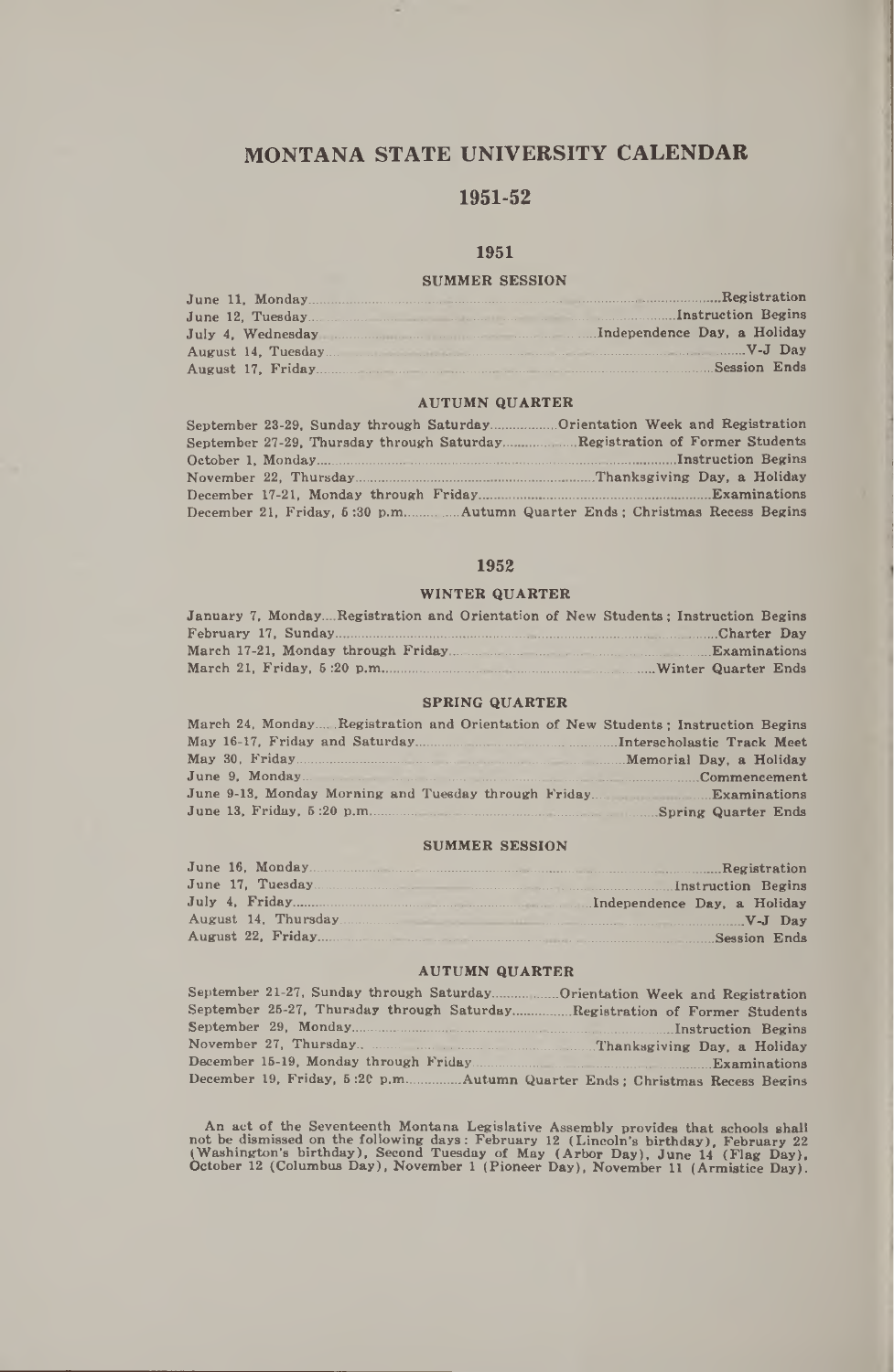

?HE SCHOOL OF LAW Montana State University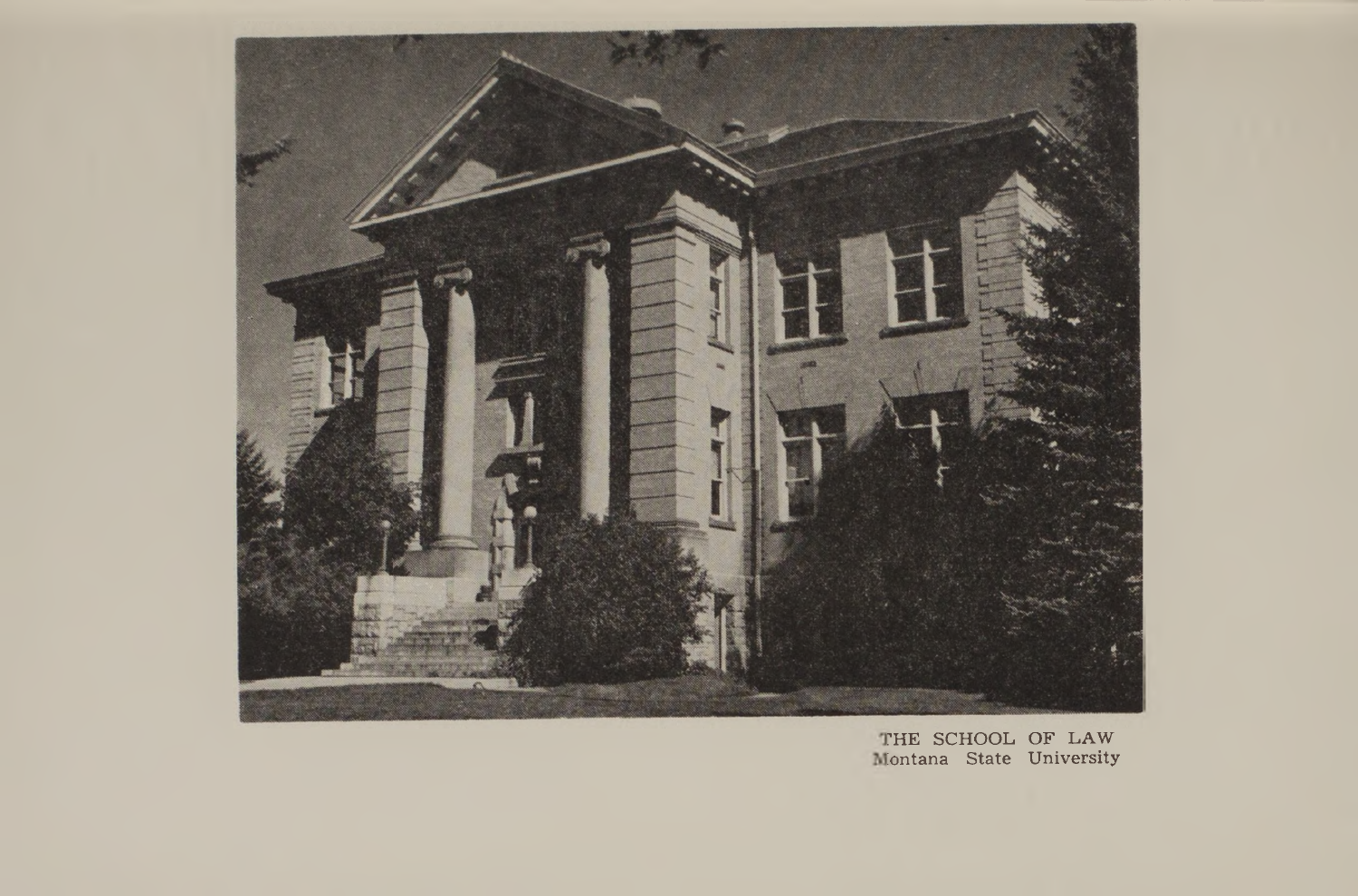# **SCHOOL OF LAW**

## **Officers of Administration and Instruction**

| CARL MCFARLAND, M.A., S.J.D., LL.D. President of the University |                           |
|-----------------------------------------------------------------|---------------------------|
| CHARLES W. LEAPHART, M.A., S.J.D.                               | Dean and Professor of Law |
| CHARLOTTE RUSSEL                                                | Librarian                 |

## **OFFICERS OF INSTRUCTION Staff of the School of Law**

| EDWIN W. BRIGGS, B.A., LL.M. (Harvard) Professor of Law               |                        |
|-----------------------------------------------------------------------|------------------------|
| HOMER H. CLARK, B.A., LL.B. (Harvard)                                 | Asst. Professor of Law |
| FRANCIS E. COAD, B.A., LL.M. (Columbia) Asst. Professor of Law        |                        |
| J. C. GARLINGTON, B.A., LL.B. (Montana) <b>Asst. Professor of Law</b> |                        |
| CHARLES W. LEAPHART, M.A., S.J.D. (Harvard) Professor of Law          |                        |
| CARL MCFARLAND, M.A., S.J.D. (Harvard) ________ Professor of Law      |                        |
| DAVID R. MASON, B.A., S.J.D. (Harvard) Professor of Law               |                        |
| RUSSELL E. SMITH, LL.B. (Montana)  Asst. Professor of Law             |                        |
| J. HOWARD TOELLE, B.A., LL.M. (Harvard) Professor of Law              |                        |

## **GENERAL STATEMENT**

The act to establish the School of Law was approved February 17, 1911. The School of Law was started in September, 1911, while C. A. Duniway was president of the University of Montana. In 1914 it was admitted to the Association of American Law Schools of which it is a member in good standing. It is among the schools approved by the American Bar Association.

The school is located in a well-equipped law school building with adequate class, office, library, and court room facilities. It has a working library of over thirty-five thousand volumes.

The School of Law will operate on a four-quarter basis as long as the needs of returning veterans require it. Nine quarters' work in residence is requisite for the Bachelor of Laws degree. Beginning students may enter only in the fall quarter.

## **Requirements for Admission**

Non-veteran applicants for admission must present credits equal to one-half of the work acceptable for a Bachelor's degree in Montana. Non-theory courses are not acceptable under the above rule with the exception that required courses in physical education and military drill are acceptable up to 10 per cent of the total credit offered for admission. This work must be done in residence at an approved college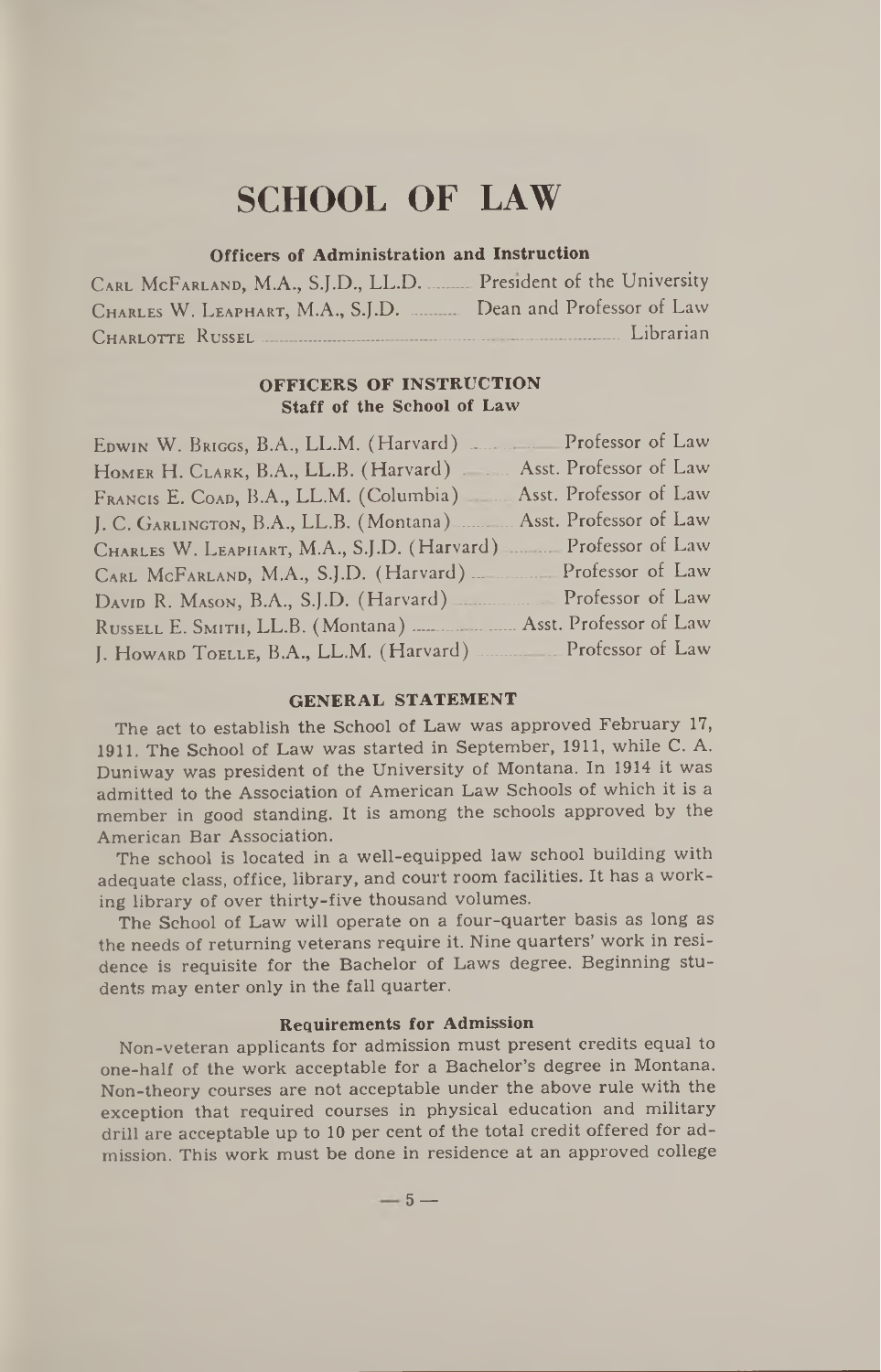or university and have been passed with a scholastic average at least equal to the average required for graduation in the institution attended, and this average shall also be attained by the student in his theory courses.

Furthermore, he must have obtained a number of grade points at least equal to all of the credits for which he has registered and for which he has received a grade. Negative grade points (one for each credit of I, E, or  $F$ ) must be subtracted from the positive grade points earned to determine the number of grade points acquired toward meeting grade point requirements. A graduate of an approved school will be considered as having satisfied the requirements. For methods of computing grade points see the General Catalog. When credits are accepted from another institution, grade points are evaluated at the time of transfer; however, where a student has had pre-legal work at Montana State University and at another institution, he must meet the above requirements on credits earned at Montana State University as well as on his entire record.

A veteran of World War II must present the same amount of credits with the same restrictions as to the percentage of non-theory courses and scholastic average as the non-veterans. He may, however, in lieu of, or in addition to, offering for admission credits obtained in regular college or university courses, offer credits for:

- (1) Military training as such (not to exceed 12 quarter credits). For purposes of admission credits so obtained are classed as credits in theory courses.
- (2) Work done on a college campus in class under the direction of regular members of the college faculty while the applicant was a member of the armed forces, if that college will give credit for such work toward its own degree and the work is of superior caliber.

He may satisfy the residence requirements by five quarters or four semesters of study in residence, either as a civilian or in the uniform of his country, in an approved college or university if he has completed at least 62 semester or 78 quarter credits of work acceptable for the bachelor's degree at the institution attended and the quality of his work has been equal to the quality required for graduation by the institution.

Although students are admitted who have met the foregoing requirements, three years of pre-legal preparation are recommended.

It is recommended that pre-legal students at Montana State University complete the curriculum of the Division of Social Sciences.

Special students are not admitted to the School of Law.

## **Requirements for Graduation**

Candidates for the Bachelor of Laws degree are required to complete:

- (1) The requirements for admission listed above.<br>(2) Nine quarters of work in a law school of requirement
- Nine quarters of work in a law school of recognized stand-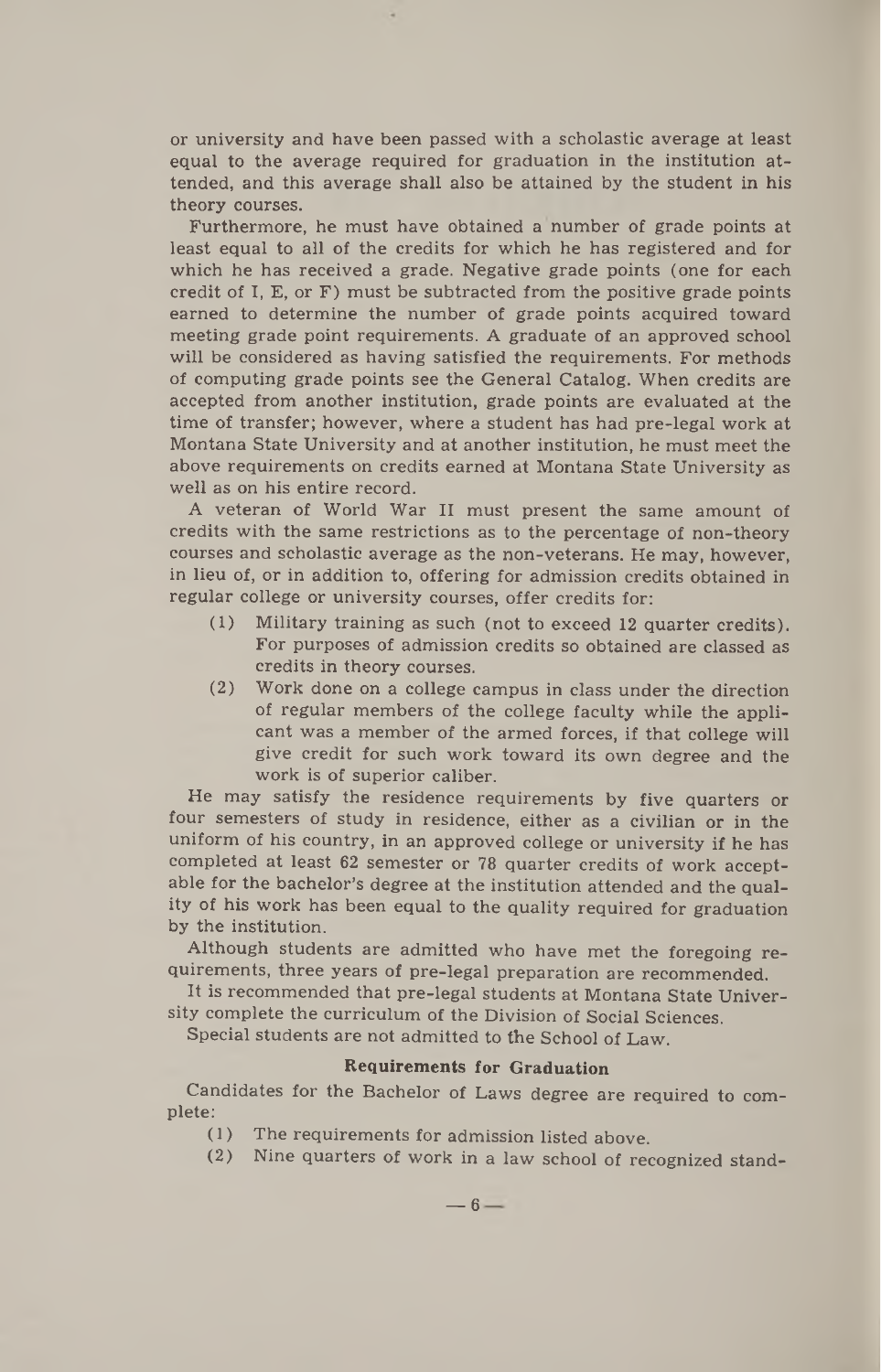ing, the last three of which must be completed in residence in Montana State University. Two summer sessions of approximately 6 weeks each will be counted as one quarter.

- (3) The following courses: Contracts, Property, Torts, Criminal Law and Procedure, Practice Court, Forms of Action and Code Pleading, or Civil Procedure, and Legal Writing.
- (4) A total of 126 credits in law with an average of at least one grade point for each credit.

Candidates for the Bachelor of Arts degree with Law as a major must meet the regular University and College of Arts and Sciences requirements for graduation. There is no foreign language requirement for this degree.

Any student who has conditions or failures in more than nine hours of work standing against him at the end of any year will be dropped from the Law School. Any student who has a condition or failure in one course of six hours or more at the end of his first year will be dropped from the Law School, unless he obtained at least eighteen grade points in his other courses; and any student having a deficiency of fifteen or more grade points at the end of his first year will be required to repeat, during the next year in which he is in attendance at the Law School, at least one-half of the hours of work in which he received a grade of D or less. Any student having a deficiency of more than twelve grade points at the end of his second year will be dropped from the Law School. Students who repeat courses will not receive a grade above a D on repetition of a course unless they finish in class above the lower half of those receiving C's.

No student will be recommended for a degree in Law who is markedly deficient in English, or who, in the opinion of the majority of the members of the faculty of the School of Law, is unfitted for admission to the practice of law by reason of a lack of honesty and integrity.

A special senior examination will not be given except to candidates for honors.

## **Prospective Changes in Requirements for Graduation**

Candidates for the degree of Bachelor of Laws who enter upon the study of law after January 1, 1952, having satisfied admission requirements as set forth on page 4, will be required to complete four years or twelve quarters of work in a law school of recognized standing, the last three quarters of which must be completed in residence in Montana State University. Two summer sessions of approximately six weeks each will be counted as one quarter. Students transferring from other law schools must complete at least forty-two credit hours of work in the field of law in this school. Students entering the School of Law who have completed the foregoing admission requirements may receive the degree of Bachelor of Laws upon the successful completion of not less than 170 quarter credits of work, of which 148 credits must be in law. The remaining required credits may be in

 $-7-$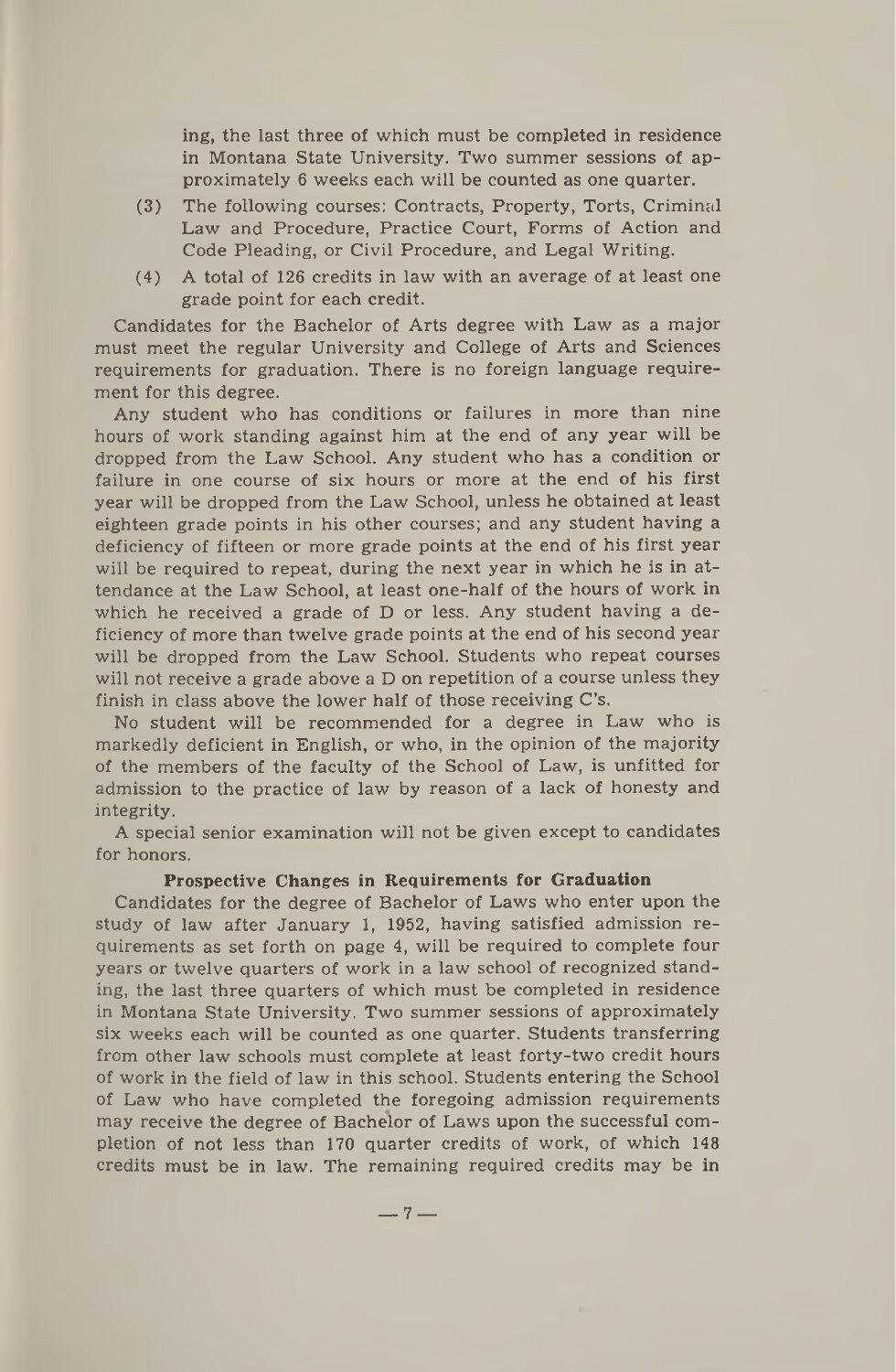approved courses, normally those numbered over 100, in other schools and departments of the University.

Candidates who, in addition to the admission requirements set forth on page 4, have completed at least forty-five more credit hours of work in three more quarters in residence in a college or university of recognized standing may receive the degree of Bachelor of Laws upon the completion of 126 credits in Law School subjects.

### **Fees and Expenses**

The fees per quarter are: registration, \$5; incidental, \$15; building, \$5; Student Union building, \$1.67; student activity, \$7.50; health service, \$4; general deposit, \$10, paid once each year (charges for loss, breakage and fines deducted—balance refundable). The fee for nonresidents of Montana is \$50 a quarter additional. The cost of books for the School of Law will average about \$50 a year.

The above fees are subject to modification by action of the State Board of Education.

## **Montana Law Review**

The Law School Association, of which all students of the Law School are members, publishes once a year the Montana Law Review. The notes and comments in the Review are selected from the best of the case comments and notes which all third-year students are required to prepare. The magazine attempts to cover the fields which would be most interesting to Montana lawyers.

#### **Loan Funds**

Loan funds are adequate to supply current needs of students. Besides various general university student loan funds, available to law students, Montana State University Law School Foundation, a corporation established by the Law School Association, has accumulated a fund for loans to worthy law students.

#### **Scholarships**

Former Chief Justice Howard Johnson and his wife, Alice S. Johnson, have made the initial gifts toward the establishment of the Montana State University School of Law Scholarship Fund with the hope and expectation that other friends of the Law School will make further contributions to the fund. Acting under the discretion confided in it, the faculty of the Law School will award no scholarships during the ensuing year.

#### **Justin Miller Prize in Law**

A \$100 United States savings bond is awarded for the best comment each year in the Montana Law Review. This award was established by Justin Miller, 1913 graduate of the School of Law, who is president of the National Association of Broadcasters and former associate justice of the U. S. court of appeals of the District of Columbia. The current recipient is Dean F. Ratzman, Portland, Wash.

### **Law Week Award**

This award of one year's subscription to Law Week is offered annually by the Bureau of National Affairs to the student who fin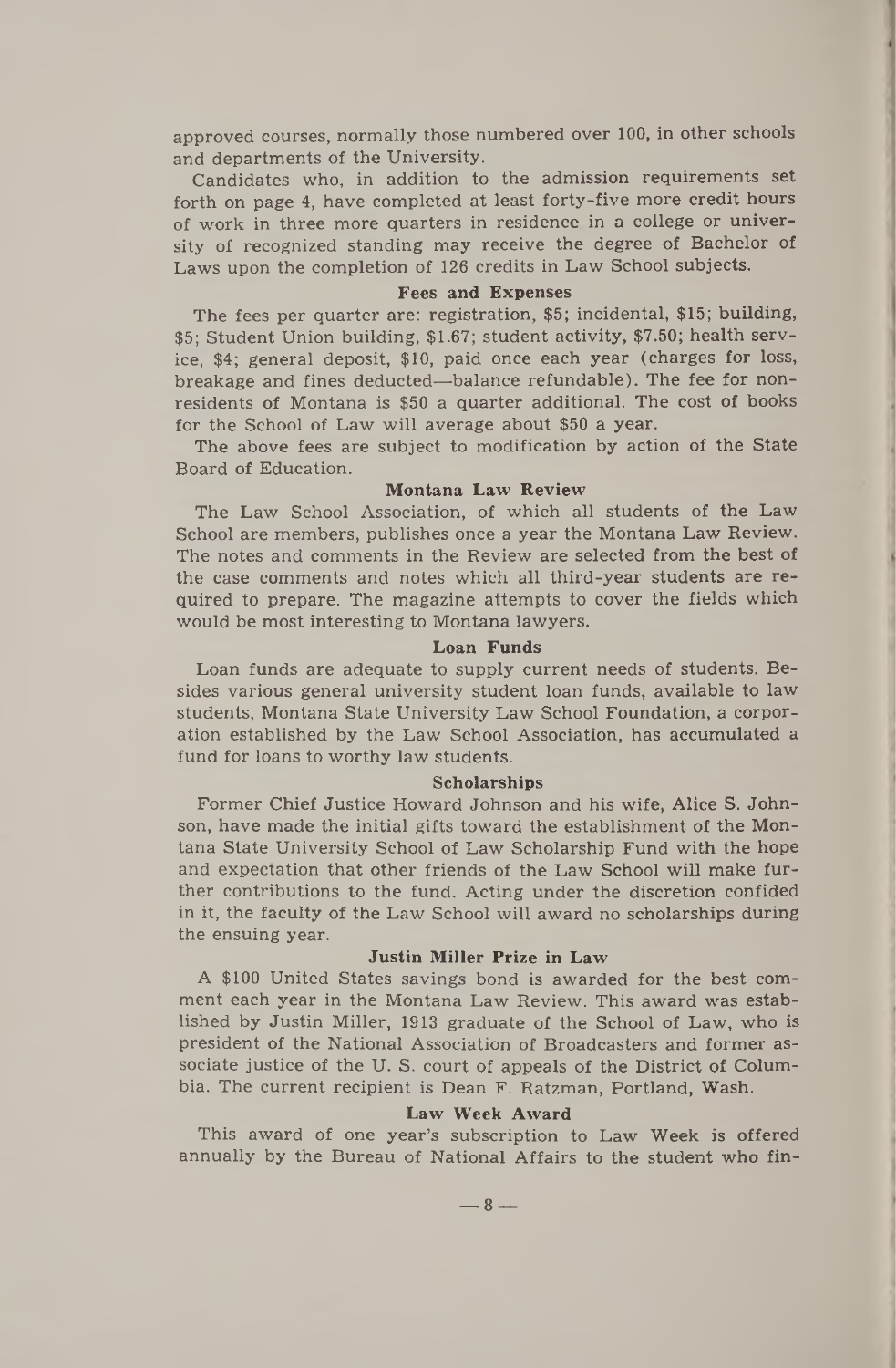ishes with the best record of those graduating during the school year.

## **Combined Degrees**

Undergraduate students in regular standing, candidates for the degree of Bachelor of Arts, electing law as a major subject at the beginning of the junior year may count not to exceed 65 credit hours of the law course toward graduation and the degree of Bachelor of Arts.

Candidates for the degree of Bachelor of Arts with law as a major have no restricted elective requirements in classical or modern languages.

Students may also combine Business Administration and Law so as to secure in six years the degree of Bachelor of Arts in Business Administration and the degree of Bachelor of Laws.

## **Courses for Non-Professional Students**

Courses in the Law School are open to students in other departments and schools in the University who meet its entrance requirements. Credits obtained may apply toward degrees in such departments.

## **The Honor System**

The honor system has been in successful operation since the foundation of the school.

## **Method of Instruction**

The case system of instruction is employed.

Special attention is given to practice court work, in which the students are required not only to argue legal questions, but to try cases, prepare appeals, and go through all the steps incident to the trial of a law suit. A very thorough course is given in the use of law books in which the student learns by practice where to find the law.

## **Courses of Instruction**

The course of study extends over a period of three years and is so arranged as to require a total of 126 credits. No student will be allowed credit in any one quarter for over 15 hours' work in the School of Law; except that in addition, within the discretion of the dean, a student may be allowed to take an examination to remove a condition and be given credit upon satisfactory passage of the same. All first-year work and, in addition, the courses in Practice Court and Legal Writing are required of all candidates for the degree. Aside from the courses mentioned, all other courses in the second and third years are elective. The curriculum is designed to afford a preparation for the practice of law in any state, but special attention will be given in all courses to the codes and decisions of Montana.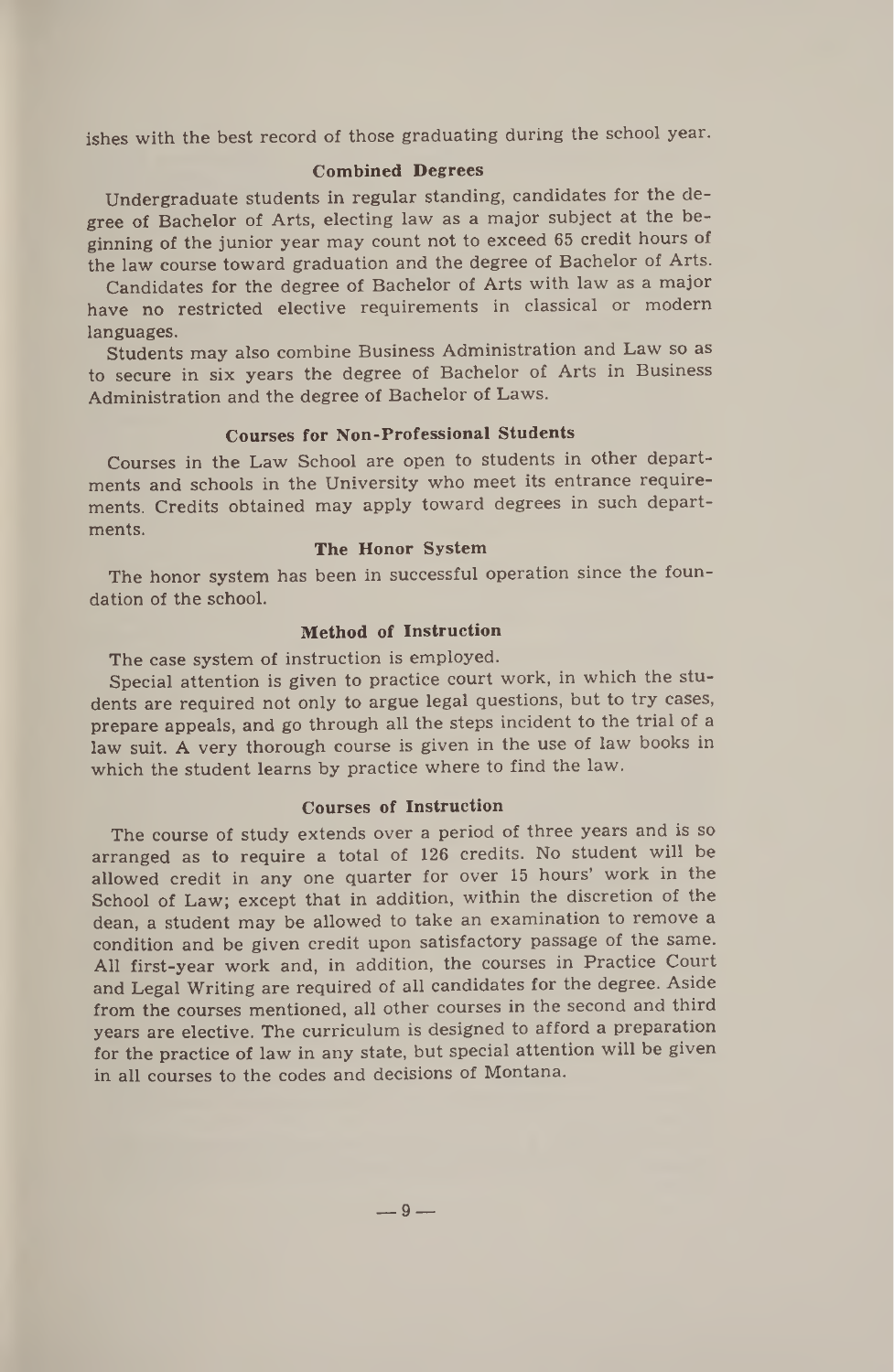## **CURRICULUM**

| <b>CURRICULUM</b>          |                         |                         |                         |
|----------------------------|-------------------------|-------------------------|-------------------------|
|                            |                         |                         |                         |
|                            | Autumn                  | Winter                  | Spring                  |
|                            | Quarter                 | Quarter                 | Quarter                 |
|                            | Credits                 | Credits                 | Credits                 |
| <b>First Year</b>          |                         |                         |                         |
|                            | 3                       | 3                       | $\overline{3}$          |
| Contracts                  | 3                       | 3                       | 8                       |
| Criminal Law and Procedure | $\overline{2}$          | $\overline{2}$          | $\overline{2}$          |
|                            | 3                       | $\overline{\mathbf{3}}$ | $\overline{3}$          |
|                            | $\overline{\mathbf{3}}$ | $\overline{3}$          | $\overline{\mathbf{3}}$ |
|                            |                         |                         |                         |
| Second and Third Years     |                         |                         |                         |
| Administrative Law         | 3                       | 3                       | <b>ALC</b>              |
|                            |                         | $\overline{2}$          |                         |
|                            | 1                       |                         |                         |
|                            |                         | $\overline{2}$          | $\overline{2}$          |
| Business Organizations     | $\overline{3}$          | 3                       | $\mathbf{R}$            |
| Conflicts of Law           | $\overline{3}$          | 3                       |                         |
| Constitutional Law         | 3                       | 3                       |                         |
|                            | $\overline{2}$          | $\overline{2}$          | $\overline{2}$          |
|                            |                         |                         |                         |
| Equity                     | $\overline{2}$          | $\overline{2}$          |                         |
|                            | $\overline{2}$          | $\overline{2}$          |                         |
|                            |                         |                         | 3233                    |
|                            |                         |                         |                         |
| (a) Irrigation Law         |                         |                         | ğ                       |
|                            |                         |                         | $\overline{\mathbf{3}}$ |
|                            |                         |                         |                         |
|                            |                         |                         |                         |
| (b) Mining Law             |                         |                         | $\overline{2}$          |
| Practice Court             |                         |                         |                         |
|                            | $\overline{2}$          |                         |                         |
|                            |                         |                         | $\overline{2}$          |
| Sales                      | 2                       | $\overline{2}$          | $\overline{2}$          |
| Suretyship and Mortgages   | $\overline{2}$          | $\overline{2}$          | $\overline{2}$          |
| $\sim$                     | 3                       | $\overline{3}$          |                         |
| Taxation                   | $\overline{3}$          | $\overline{3}$          |                         |
|                            | $\overline{2}$          | $\mathcal{P}$           | $\overline{2}$          |
| Trusts                     | $\overline{2}$          |                         |                         |
|                            |                         |                         | $\overline{2}$          |
|                            |                         | 2                       |                         |

(a) To be given in 1952-53, not in 1951-52 (b) To be given in 1951-52, not in 1952-53

| <b>Summer Session</b> |                |                           |         |
|-----------------------|----------------|---------------------------|---------|
| 1951                  |                | 1952                      |         |
|                       | <b>Credits</b> |                           | Credits |
|                       |                | Constitutional Law        |         |
|                       |                |                           |         |
|                       |                | Municipal Corporations 23 |         |
| Mortgages $\ldots$ 2  |                |                           |         |
|                       |                |                           |         |
|                       |                | Public Utilities          |         |

## **COURSES**

**Administrative Law.** 2 Q. Autumn, winter. Continuous, 6 cr. Mc-Farland and Vanderbilt's Cases on Administrative Law. Mr. McFarland.

**Agency.** 2 Q. Autumn, winter. Continuous. 4 cr. Mechem's Cases on Agency, 3rd edition. Mr. Clark.

**Appellate Practice.** 3 Q. Autumn, winter, spring. Continuous. 3 cr. Smith's Cases and Materials on Appellate Practice. Mr. Clark.

**Bills and Notes.** 3 Q. Autumn, winter, spring. Continuous. 6 cr. Smith and Moore's Cases on Bills and Notes, 4th edition. Mr. Mason.

**Business Organizations.** 3 Q. Autumn, winter, spring. Continuous. 9 cr. Frey's Cases and Materials on Corporations and Partnerships. Mr. Briggs.

**Civil Procedure.** 3 Q. Autumn, winter, spring. Continuous. 9 cr. Sunderland's Cases and Materials on Judicial Administration. Mr. Mason.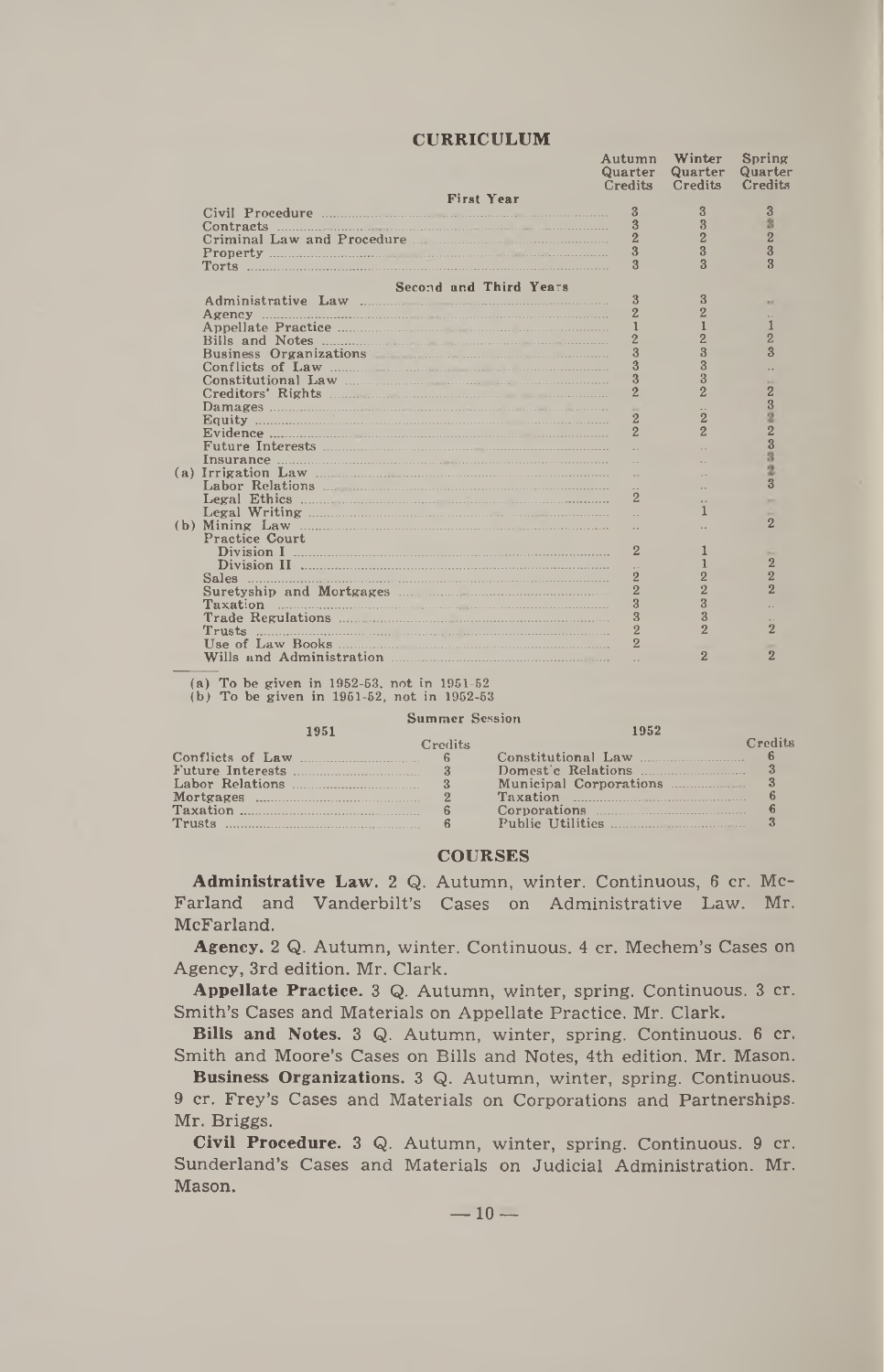**Conflicts of Law.** 2 Q. Autumn, winter. Continuous. <sup>1</sup> Q. Summer, 1951. 6 cr. Cheatham, Dowling, Goodrich, and Griswold's Cases on Conflict of Laws, 3rd edition. Mr. Briggs.

**Constitutional Law.** 2 Q. Autumn, winter. Continuous. <sup>1</sup> Q. Summer, 1952. 6 cr. Dodd's Cases on Constitutional Law, 3rd edition. Mr. Mason.

**Contracts.** 3 Q. Autumn, winter, spring. Continuous. 9 cr. Williston's Cases on Contracts, 5th edition. Mr. Leaphart.

**Corporations.** <sup>1</sup> Q. Summer, 1952. 6 cr. Dodd and Baker's Cases and Materials on Business Corporation, Vol. I. Mr. Briggs.

**Creditors' Rights.** 3 Q. Autumn, winter, spring. Continuous. 6 cr. Casebook to be announced. Mr. Toelle.

**Criminal Law and Procedure.** 3 Q. Autumn, winter, spring. Continuous. 6 cr. Mikell's Cases on Criminal Law and Procedure, 3rd edition. Mr. Briggs.

**Damages.** <sup>1</sup> Q. Spring. 3 cr. Crane's Cases on Damages, 2nd edition. Mr. Briggs.

**Domestic Relations.** <sup>1</sup> Q. Summer, 1952. 3 cr. Jacob's Cases on Domestic Relations, 2nd edition. Mr. Clark.

**Equity.** 3 Q. Autumn, winter, spring. 6 cr. Continuous. Chafee and Simpson Cases on Equity, 3rd edition. Mr. Clark.

**Evidence.** 3 Q. Autumn, winter, spring. Continuous. 6 cr. McCormick's Cases on Evidences. Mr. Smith.

**Future Interests.** <sup>1</sup> Q. Spring. <sup>1</sup> Q. Summer, 1951. 3 cr. Leach's Cases on Future Interests. Mr. Coad.

**Insurance.** 1 Q. Spring. 3 cr. Vance's Cases on Insurance, 3rd edition. Mr. Mason.

**Irrigation Law.** <sup>1</sup> Q. Spring. 2 cr. Casebook to be announced. Mr. Clark.

**Labor Relations.** <sup>1</sup> Q. Spring. <sup>1</sup> Q. Summer, 1951. 3 cr. Lauchs and Manoff's Cases on Labor Law, 2nd edition. Mr. Briggs.

**Legal Ethics.** <sup>1</sup> Q. Autumn. 2 cr. Costigan's Cases and Materials on the Legal Profession and Its Ethics, 2nd edition. Mr. Toelle.

**Legal Writing.** <sup>1</sup> Q. <sup>1</sup> cr. For third-year students. No text. Staff.

**Mining Law.** <sup>1</sup> Q. Spring. 2 cr. Costigan's Cases and Materials on Mining Law. Mr. Clark.

**Mortgages.** 1 Q. Summer, 1951. 2 cr. Campbell's Cases on Mortgages, 2nd edition. Mr. Leaphart.

**Municipal Corporations.** <sup>1</sup> Q. Summer, 1952. 3 cr. Tooke and Mc-Intire's Cases on Municipal Corporations, 3rd edition. Mr. Mason.

**Practice Court.** 2 Q. Autumn and winter. Winter and spring. 3 cr. Continuous. Montana Code of Civil Procedure, selected cases and practical exercises. Mr. Garlington.

**Property.** 3 Q. Autumn, winter, spring. 3 cr. each quarter. Fraser's Cases on Property, Vols. <sup>1</sup> and 2, 2nd edition; Kirkwood's Cases on Conveyances, 2nd edition. Mr. Coad.

**Public Utilities.** <sup>1</sup> Q. Summer, 1952. 3 cr. Casebook to be announced.

 $-11-$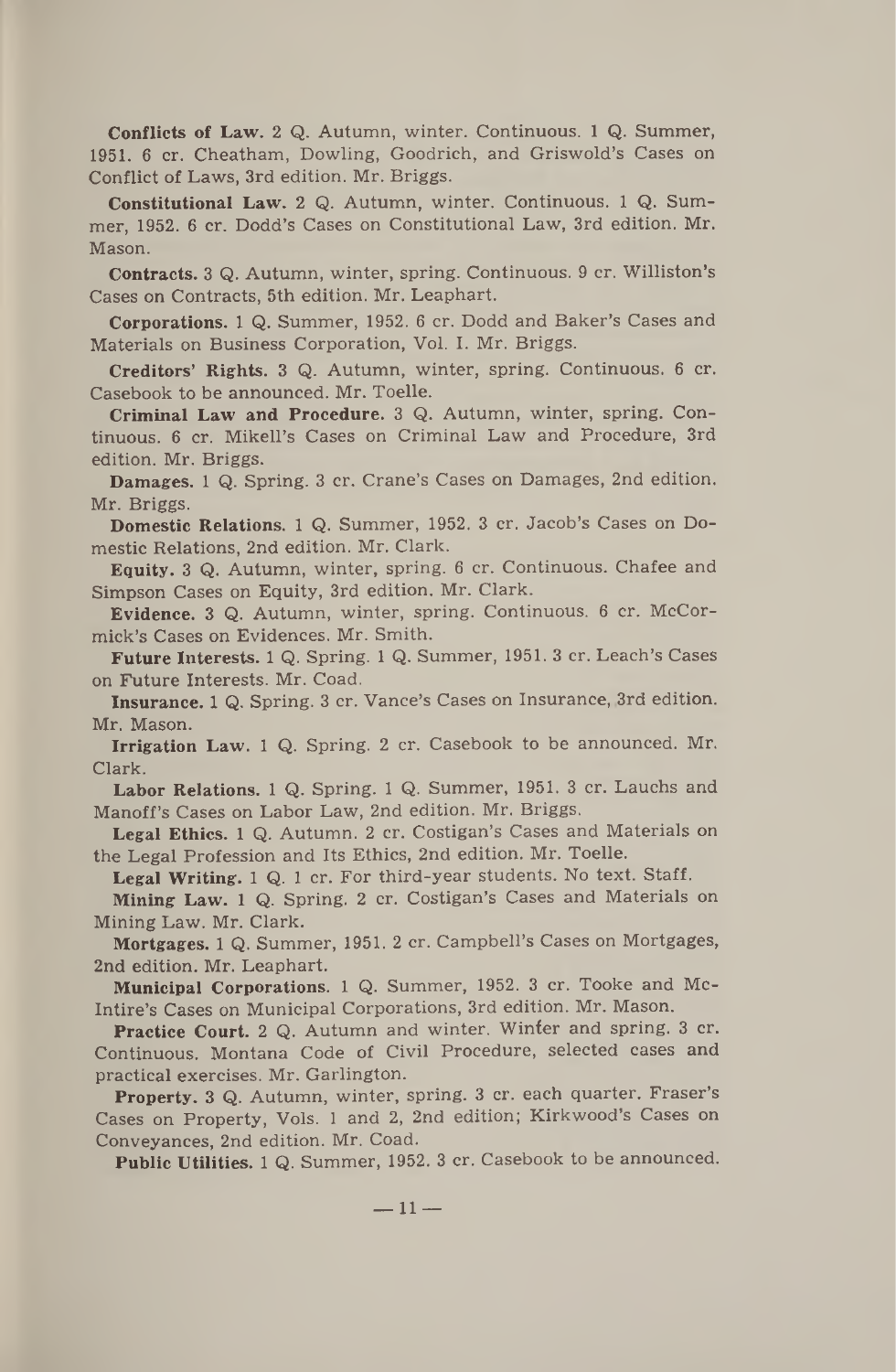Sales. 3 Q. Autumn, winter, spring. Continuous. 6 cr. Williston's and McCurdy's Cases on Sales. Mr. Coad.

Suretyship and Mortgages. 3 Q. Autumn, winter, spring. Continuous. 6 cr. Campbell's Cases on Suretyship. Campbell's Cases on Mortgages, 2nd edition. Mr. Leaphart.

Taxation. 2 Q. Autumn and winter. Continuous. <sup>1</sup> Q. Summer. 6 cr. Casebook to be anounced. Mr. Coad.

Torts. 3 Q. Autumn, winter, spring. Continuous. 9 cr. Harper's Bohlen Cases on the Law of Torts, 4th edition. Mr. Toelle.

Trade Regulation. 2 Q. Autumn, winter. Continuous. 6 cr. Handler's Cases and Materials on Trade Regulation, 2nd Edition. Mr. Clark.

Trusts. 3 Q. Autumn, winter, spring. Continuous. <sup>1</sup> Q. Summer, 1951. 6 cr. Scott's Cases on Trusts, 3rd edition. Mr. Leaphart.

Use of Law Books. <sup>1</sup> Q. Autumn. 2 cr. Beardsley's and Orman's Bibliography and Use of Law Books, 2nd edition. Mr. Toelle.

Wills and Administration. 2 Q. Winter, spring. Continuous. 4 cr. Bingham's Costigan Cases on Wills and Administration, 3rd edition. Mr. Toelle.

# REGISTER OF STUDENTS, 1950-51

|                                                                                                                 | <b>Billings</b>     |
|-----------------------------------------------------------------------------------------------------------------|---------------------|
|                                                                                                                 | Missoula            |
| Angelini, John                                                                                                  | Seattle, Wash.      |
| Appelgren, Alfred R.                                                                                            | Wolf Point          |
|                                                                                                                 | Sand Point, Ida.    |
|                                                                                                                 | Vananda             |
|                                                                                                                 | Los Angeles, Calif. |
| Baker, John R.                                                                                                  | Seattle, Wash.      |
| Baldwin, Jerry D.                                                                                               | Kalispell           |
|                                                                                                                 | Bowman, N. D.       |
|                                                                                                                 | Missoula            |
|                                                                                                                 | York, Neb.          |
|                                                                                                                 | St. Paul, Minn.     |
| Benedict, Richard H. Martin Martin Martin Martin Communication of the Benedict, Richard                         | Flint. Mich.        |
|                                                                                                                 | Plentywood          |
|                                                                                                                 | Tacoma, Wash.       |
|                                                                                                                 | Laurel              |
|                                                                                                                 | Ogden, Utah         |
| Bourdeau, John F. 2008. 2010. 2010. 2010. 2010. 2010. 2010. 2010. 2010. 2010. 2010. 2010. 2010. 2010. 2010. 20  | Missoula            |
| Bradley, Thomas A.                                                                                              | Missoula            |
|                                                                                                                 | Kalispell           |
| Bridenstine, Kay M.                                                                                             | Missoula            |
| Brodie, Stephen D. 2006. 2007. 2010. 2010. 2010. 2010. 2010. 2010. 2010. 2010. 2010. 2010. 2010. 2010. 2010. 20 | Missoula            |
| Brown, Robert B.                                                                                                | Stevensville        |
|                                                                                                                 | <b>Billings</b>     |
| Buley, Joseph E.                                                                                                | <u>Helena</u>       |
| Burgess, Francis C.                                                                                             | <b>Billings</b>     |
| Burke, John J.                                                                                                  | <b>Butte</b>        |
| Burton, William J.                                                                                              | Great Falls         |
| Carstensen, Richard J.                                                                                          | Helena              |
| Carter, Harley W.                                                                                               | Missoula            |
| Clark, Clarence A.                                                                                              | Missoula            |
| Cole, Donald D.                                                                                                 | Poplar              |

 $-12-$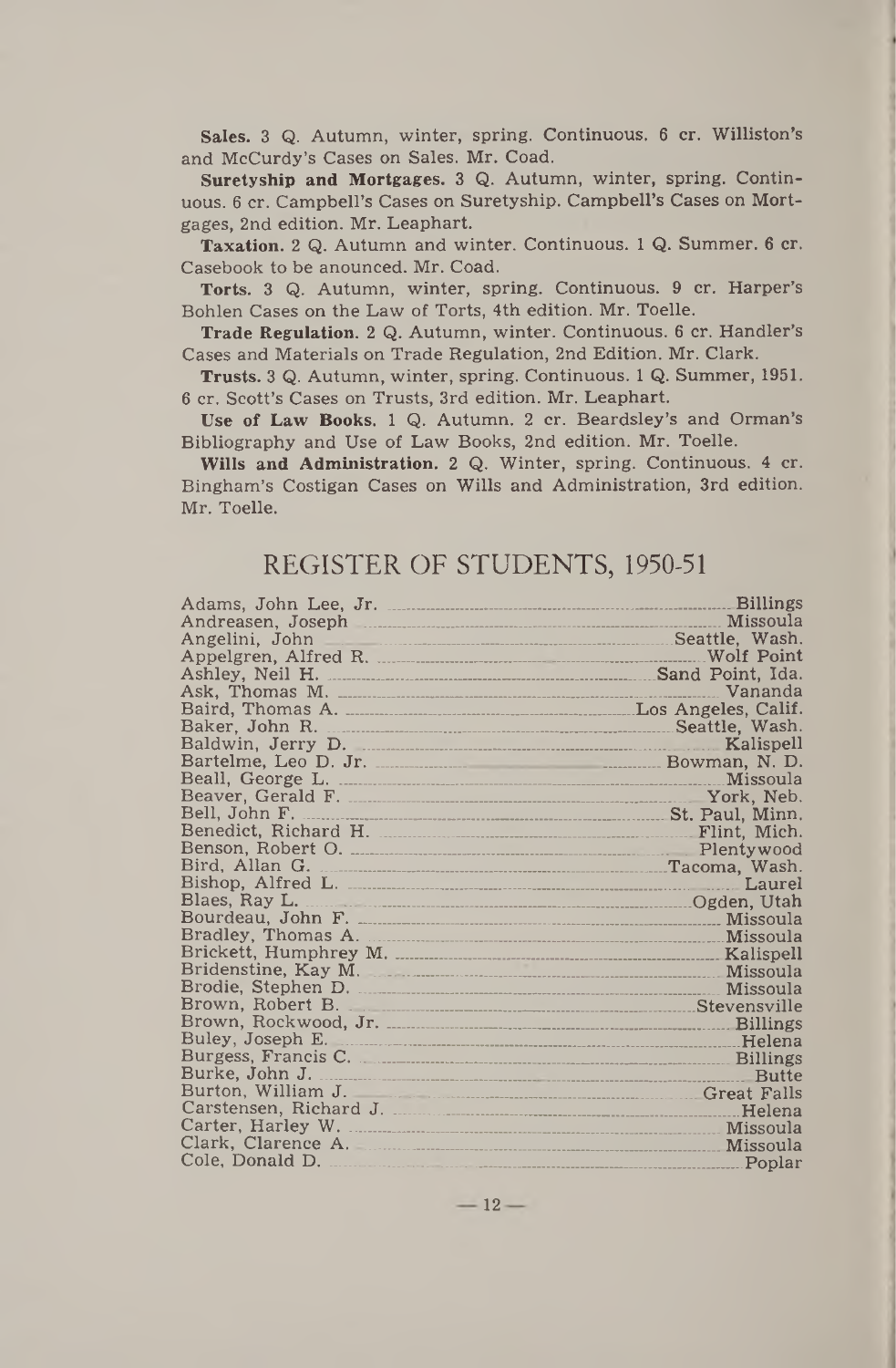Conklin, Richard B. .....<br>Connick, Harry A. .........<br>Conwell, Robert F. ........ Cooney, Francis H.\_\_\_ Cox, Francis D----------- Cragholm, Ellsworth A. Crowley, Gerald L. \_\_ Crowley, William F.\_\_ Cumming, Wayne K.\_ Cumming, Wayne K.<br>Dahood, Wade J.<br>Dahood, Wade J. Danood, Made J.<br>Daly, Gene B.<br>Darland, Sherman T.  $Daws, Archibald W.$ Dean, David L.\_\_\_\_\_\_\_\_\_\_ \_\_\_\_\_\_\_\_\_\_\_\_\_Mullan, Ida. Dimock, Thomas A\_\_\_\_\_\_\_\_ \_\_\_\_\_\_\_\_\_\_\_\_\_\_\_\_\_ Anaconda Dockery, Raymond E., Jr.\_\_ Donisthorpe, Oscar L.\_\_\_\_\_ Donlin, Robert J. —\_\_\_\_\_\_\_\_ Drake, Joseph W., Jr\_\_ \_\_\_ Dunbar, Byron H.\_\_\_\_\_\_\_\_\_ Ehlers, Robert L.\_\_\_\_\_\_\_\_\_ Engebregson, Daryl E.\_\_\_\_\_ Evans, William B.\_\_\_\_\_\_\_ Farr, Edgar S. \_\_\_\_\_\_\_\_\_\_\_ Fillner, Russell K.\_\_\_\_\_\_\_ Fish, Evelyn M\_\_\_\_ \_\_\_\_\_\_ Fisher, Garry V....... ............. \_\_\_\_\_\_\_\_\_\_\_\_\_\_\_\_\_\_\_\_\_Butte Fisher, Leo Forbes, Alton D.\_\_\_\_\_\_\_\_\_\_ Forbes, Benjamin N.\_\_\_\_\_ Fosland, Jordan A. \_\_\_\_\_\_\_ Tobaniel, Robert W.<br>Gabriel, Robert V.<br>Gallagher, Francis E. Garnaas, Harold L.<br>Garnaas, Harold L.<br>Gerdes, Loren A.<br>Gordon, Dennis B. Greely, Theodore S.\_\_\_\_\_\_\_ Guernsey, Aleck W.\_\_\_\_\_\_\_ Haglund, Edward A.\_\_\_\_\_\_ Haight, Neil \_\_\_\_\_\_\_\_\_\_\_\_\_ \_\_\_\_\_\_\_\_\_\_\_\_\_\_\_\_\_ Suffolk Haines, Bob D. \_\_\_\_\_\_\_\_\_\_ \_\_\_\_\_\_\_\_\_\_\_\_\_\_\_\_\_\_ Missoula Hartwig, Thomas S\_\_\_\_\_\_\_\_ Hash, Charles L.\_\_\_\_\_\_\_\_\_ Hatfield, Paul G.<br>Hatfield, Paul G.<br>Hauf, John A.<br>Hebert, Howard N.<br>Heimes, Joseph C. Helding, Robert N. ................<br>Herriott, Ralph L. ................. Hewitt, John E.<br>Hewitt, John E. Holmstrom, Robert W. ....\_\_ \_\_\_\_\_\_\_\_\_\_\_\_ Hamilton Hughes, Mary E. Huntley, Marvin G. Hyatt, Gilbert E.<br>Irwin, John D.<br>Janacek, Milo R. Jardine, John H.<br>Jardine, John H. .....................<br>Jellison, M. Dean Great Falls —Willamina, Ore. \_\_\_\_\_ Red Lodge \_ .......Missoula \_\_\_\_\_\_\_\_\_Shelby Livermore, Calif. \_ \_ \_\_\_\_\_ Helena \_\_\_\_ Walkerville \_\_\_\_\_\_\_\_\_\_\_\_\_\_\_\_\_Anaconda \_\_\_\_\_ Great Falls \_\_\_\_\_\_\_\_\_\_\_\_\_\_\_\_\_\_\_\_ Froid \_\_\_\_\_\_\_\_\_ Hutchinson, Minn. \_\_\_\_\_\_\_\_\_\_\_\_Lewistown \_\_\_\_\_.Lewistown \_\_\_\_\_\_\_ St. Paul, Minn. \_\_\_\_\_\_\_\_\_\_\_New York, N. Y. \_\_\_\_\_\_\_\_\_\_\_\_\_\_\_Three Forks \_\_\_\_\_\_\_\_\_\_\_\_\_\_\_\_\_\_\_ Helena \_\_\_\_\_\_\_\_\_Everett, Wash. \_ \_\_\_\_\_\_\_\_\_\_\_\_\_\_\_\_Missoula \_\_\_\_\_\_\_\_\_\_\_Miles City \_\_\_\_\_\_\_\_\_\_\_\_\_\_\_\_\_\_\_Forsyth \_\_\_\_\_\_\_\_\_\_\_\_\_\_\_\_\_\_Missoula \_\_\_\_\_\_\_\_\_\_\_\_\_\_\_\_\_\_Missoula \_\_\_\_\_\_\_\_\_\_\_\_\_\_\_\_Great\_Falls \_\_\_\_\_\_\_\_\_ Billings \_\_\_\_\_\_\_\_\_\_\_\_\_\_\_\_\_\_\_ Scobey \_\_\_\_\_\_\_\_\_\_.Box Elder \_\_\_\_\_\_\_\_\_\_\_\_\_\_\_\_\_\_Missoula \_\_\_\_\_\_\_\_\_\_\_\_\_\_\_\_\_\_ Glasgow \_\_\_\_\_\_\_\_\_\_\_\_\_\_\_\_\_\_ Missoula \_\_\_\_\_\_\_\_\_\_\_\_\_\_\_\_\_\_Missoula Great Falls<br>Billings<br>Scobey<br>Box Elder<br>Missoula<br>Glasgow<br>Missoula<br>Missoula<br>Great Falls<br>Libby \_\_\_\_\_\_\_\_\_\_\_\_\_\_\_\_\_\_\_\_\_\_\_\_Great\_Falls \_\_\_\_\_\_\_\_\_\_\_\_\_\_\_\_\_\_\_\_ Libby \_\_\_\_\_\_\_\_\_\_\_\_\_\_\_\_\_\_\_\_ Havre \_\_\_\_\_\_\_\_\_\_\_\_\_\_\_\_\_\_\_\_ Dillon \_\_\_\_\_\_\_\_\_\_\_\_\_\_\_\_\_\_ Missoula \_\_\_\_\_\_\_\_\_\_\_\_\_\_\_\_\_\_\_\_\_\_Great\_Falls \_\_\_\_\_\_\_\_\_\_\_\_\_\_\_\_\_\_\_Billings \_\_\_\_\_\_\_\_\_\_\_\_\_\_\_\_\_\_\_ Denton \_\_\_\_\_\_\_\_\_\_\_\_\_\_\_\_\_\_\_\_\_Butte \_\_\_\_\_\_\_\_\_\_\_\_\_\_\_\_\_\_ Missoula \_\_\_\_\_\_\_\_\_\_\_\_\_ Billings \_\_\_\_\_\_\_\_\_\_\_\_\_ Butte \_\_\_\_\_\_\_\_\_\_\_\_\_\_\_\_\_\_Glendive \_\_\_\_\_\_\_\_\_\_\_\_\_\_\_\_\_\_\_ Billings \_\_\_\_\_\_\_\_\_\_\_\_\_\_\_\_\_Hyattville, Wyo. \_\_\_\_\_\_\_\_\_\_\_\_\_\_\_\_\_\_ St.\_Regis \_\_\_\_\_\_\_\_\_\_\_\_N. Platte, Nebr. \_\_\_\_\_\_\_\_\_\_\_\_\_\_\_\_\_\_ Missoula \_\_\_\_\_\_\_\_\_\_\_\_\_\_\_\_\_\_ Kalispell

 $-13-$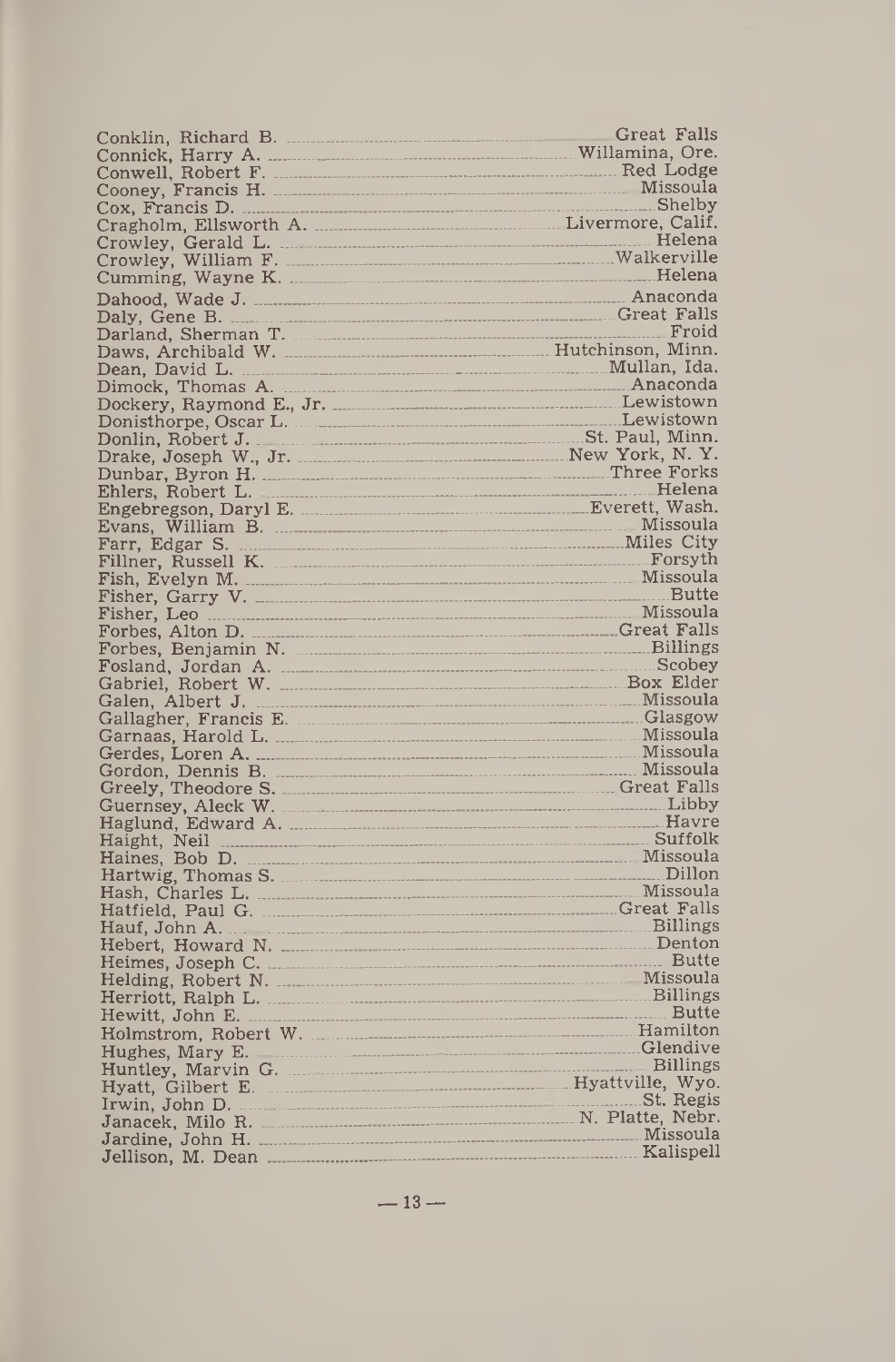| Johansson, Karl J.<br>--------------------                                                                                                                                                                                     | Rolling Bay, Wash.                |
|--------------------------------------------------------------------------------------------------------------------------------------------------------------------------------------------------------------------------------|-----------------------------------|
|                                                                                                                                                                                                                                |                                   |
|                                                                                                                                                                                                                                |                                   |
|                                                                                                                                                                                                                                |                                   |
| Kelly, Thomas E.                                                                                                                                                                                                               |                                   |
| Kelly, William J.                                                                                                                                                                                                              |                                   |
| Kerr, Frank M.                                                                                                                                                                                                                 |                                   |
|                                                                                                                                                                                                                                |                                   |
|                                                                                                                                                                                                                                |                                   |
| Kurth, Russell L.                                                                                                                                                                                                              |                                   |
|                                                                                                                                                                                                                                | Missoula                          |
| Larsen, Dirk H.                                                                                                                                                                                                                |                                   |
| Larson, Benny M.                                                                                                                                                                                                               | Circle                            |
|                                                                                                                                                                                                                                | Missoula                          |
|                                                                                                                                                                                                                                |                                   |
|                                                                                                                                                                                                                                |                                   |
|                                                                                                                                                                                                                                | Helena                            |
|                                                                                                                                                                                                                                | <b>Hot Springs</b>                |
| Lucas, James P.                                                                                                                                                                                                                |                                   |
|                                                                                                                                                                                                                                |                                   |
|                                                                                                                                                                                                                                |                                   |
| Lykins, Louise                                                                                                                                                                                                                 |                                   |
| McAlear, Allen L. 2008. Enclose the McAlear, Allen Lodge                                                                                                                                                                       |                                   |
|                                                                                                                                                                                                                                |                                   |
|                                                                                                                                                                                                                                |                                   |
| McCutcheon, John G. Manuel Martin Mash.                                                                                                                                                                                        |                                   |
|                                                                                                                                                                                                                                |                                   |
| McGee, Robert P.                                                                                                                                                                                                               | <b>Butte</b>                      |
| McKeon, John L.<br>Anaconda                                                                                                                                                                                                    |                                   |
|                                                                                                                                                                                                                                |                                   |
| McMullen, Donald<br>Vancouver, B. C.                                                                                                                                                                                           |                                   |
| McNamer, William R. 2000 and 2000 and 2000 and 2000 and 2000 and 2000 and 2000 and 2000 and 2000 and 2000 and 2000 and 2000 and 2000 and 2000 and 2000 and 2000 and 2000 and 2000 and 2000 and 2000 and 2000 and 2000 and 2000 |                                   |
| Maffei, Albert Matter Albert Matter Matter Matter Den Eagle Creek, Ore.                                                                                                                                                        |                                   |
|                                                                                                                                                                                                                                |                                   |
|                                                                                                                                                                                                                                |                                   |
|                                                                                                                                                                                                                                |                                   |
|                                                                                                                                                                                                                                | Havre                             |
| Mavity, Gary N.                                                                                                                                                                                                                |                                   |
|                                                                                                                                                                                                                                |                                   |
| Mehlhoff, Ferd L.                                                                                                                                                                                                              |                                   |
| Memovich, Robert H. Massachusetten, Wash.                                                                                                                                                                                      |                                   |
|                                                                                                                                                                                                                                | <b>Missoula</b>                   |
|                                                                                                                                                                                                                                |                                   |
| Michaels, Willard L.                                                                                                                                                                                                           |                                   |
| Moe, Peder, Jr.                                                                                                                                                                                                                |                                   |
| Nichols, Marcus V.                                                                                                                                                                                                             | <b>Example 2018 Square Butter</b> |
| O'Connell, Lawrence A <b>Connection</b> Great Falls                                                                                                                                                                            |                                   |
| O'Connor, John Miles<br>Livingston                                                                                                                                                                                             |                                   |
| Olsen, Paul G.                                                                                                                                                                                                                 |                                   |
|                                                                                                                                                                                                                                | <b>Butte</b>                      |
|                                                                                                                                                                                                                                |                                   |
| Palmersheim, James J. <b>Martin and Palmersheim</b> , Billings                                                                                                                                                                 |                                   |
| Patten, James B.<br>Tulsa, Okla.                                                                                                                                                                                               |                                   |
| Payne, Byrle W.                                                                                                                                                                                                                |                                   |
| Payne, Thomas F.<br>Livingston                                                                                                                                                                                                 |                                   |
|                                                                                                                                                                                                                                | Bozeman                           |
|                                                                                                                                                                                                                                |                                   |

 $-14-$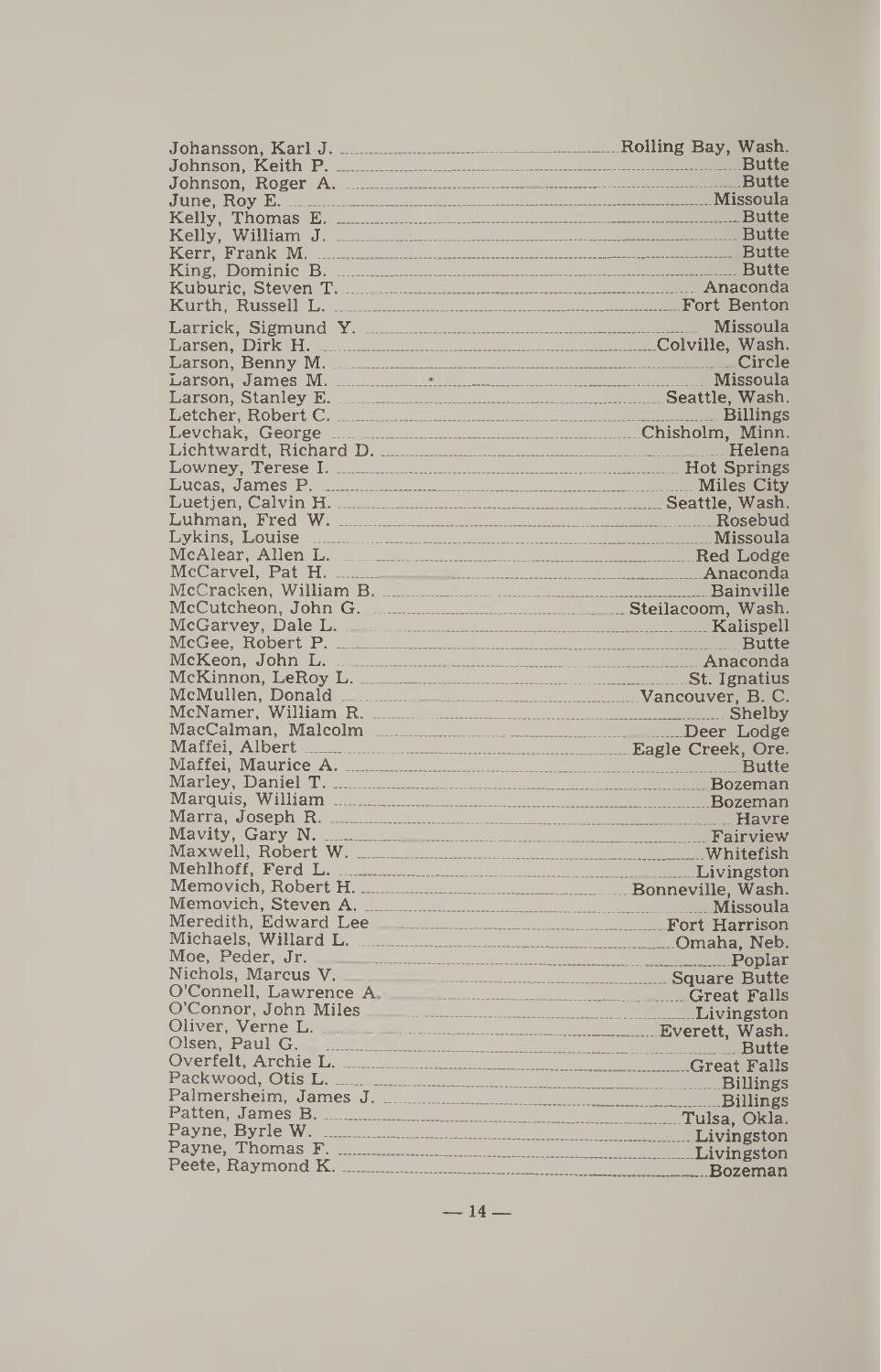|                                                                                                                                                                                                                                      | Dagmar          |
|--------------------------------------------------------------------------------------------------------------------------------------------------------------------------------------------------------------------------------------|-----------------|
|                                                                                                                                                                                                                                      | Kalispell       |
| Regan, William Dickerson                                                                                                                                                                                                             | Helena          |
|                                                                                                                                                                                                                                      |                 |
| Richardson, John A. Minot, N.D.                                                                                                                                                                                                      |                 |
|                                                                                                                                                                                                                                      |                 |
|                                                                                                                                                                                                                                      |                 |
|                                                                                                                                                                                                                                      |                 |
| Ryan, Robert P.                                                                                                                                                                                                                      | <b>Billings</b> |
|                                                                                                                                                                                                                                      |                 |
|                                                                                                                                                                                                                                      |                 |
|                                                                                                                                                                                                                                      |                 |
| Scherger, Robert H. <b>Marshall and Scherger</b> , Robert H.                                                                                                                                                                         |                 |
|                                                                                                                                                                                                                                      | Forks           |
|                                                                                                                                                                                                                                      |                 |
| Sheradsky, Samuel <b>Executive Sheradsky</b> , Samuel <b>Executive Sheradsky</b> , Samuel <b>Executive Sheradsky</b>                                                                                                                 |                 |
|                                                                                                                                                                                                                                      | Glendive        |
| Singer, John R.<br>Skelton, Robert R.                                                                                                                                                                                                | Kirby           |
|                                                                                                                                                                                                                                      | Helena          |
|                                                                                                                                                                                                                                      |                 |
| Smithwick, Carl G. Missoula                                                                                                                                                                                                          |                 |
|                                                                                                                                                                                                                                      |                 |
| Speare, William J. <b>Martin American Speare</b> , Laurel                                                                                                                                                                            |                 |
|                                                                                                                                                                                                                                      | Hardin          |
|                                                                                                                                                                                                                                      |                 |
|                                                                                                                                                                                                                                      |                 |
|                                                                                                                                                                                                                                      |                 |
|                                                                                                                                                                                                                                      |                 |
|                                                                                                                                                                                                                                      |                 |
| Sweetser, Jack R.                                                                                                                                                                                                                    | Billings        |
|                                                                                                                                                                                                                                      |                 |
|                                                                                                                                                                                                                                      |                 |
|                                                                                                                                                                                                                                      | <b>Billings</b> |
| Turnage, Jean Allen <b>Martin Martin Allen</b> St. Ignatius                                                                                                                                                                          |                 |
| Wallander, Jerome B.                                                                                                                                                                                                                 | Froid           |
|                                                                                                                                                                                                                                      |                 |
|                                                                                                                                                                                                                                      |                 |
|                                                                                                                                                                                                                                      |                 |
| Weir, Dennis S.                                                                                                                                                                                                                      | Sidney          |
| Wilkins, James C. 2000 Milkins, Lewistown                                                                                                                                                                                            |                 |
| Wilson, Robert H. Martin Martin Martin Ronan                                                                                                                                                                                         |                 |
| Wooten, Gille V. Martin March 1998                                                                                                                                                                                                   | Missoula        |
|                                                                                                                                                                                                                                      |                 |
| Yardley, Jack <b>Marketter and Science Australian Communist Communist Communist Communist Communist Communist Communist Communist Communist Communist Communist Communist Communist Communist Communist Communist Communist Comm</b> |                 |
|                                                                                                                                                                                                                                      |                 |
| Young, Robert D.                                                                                                                                                                                                                     | Helena          |
|                                                                                                                                                                                                                                      |                 |
|                                                                                                                                                                                                                                      |                 |